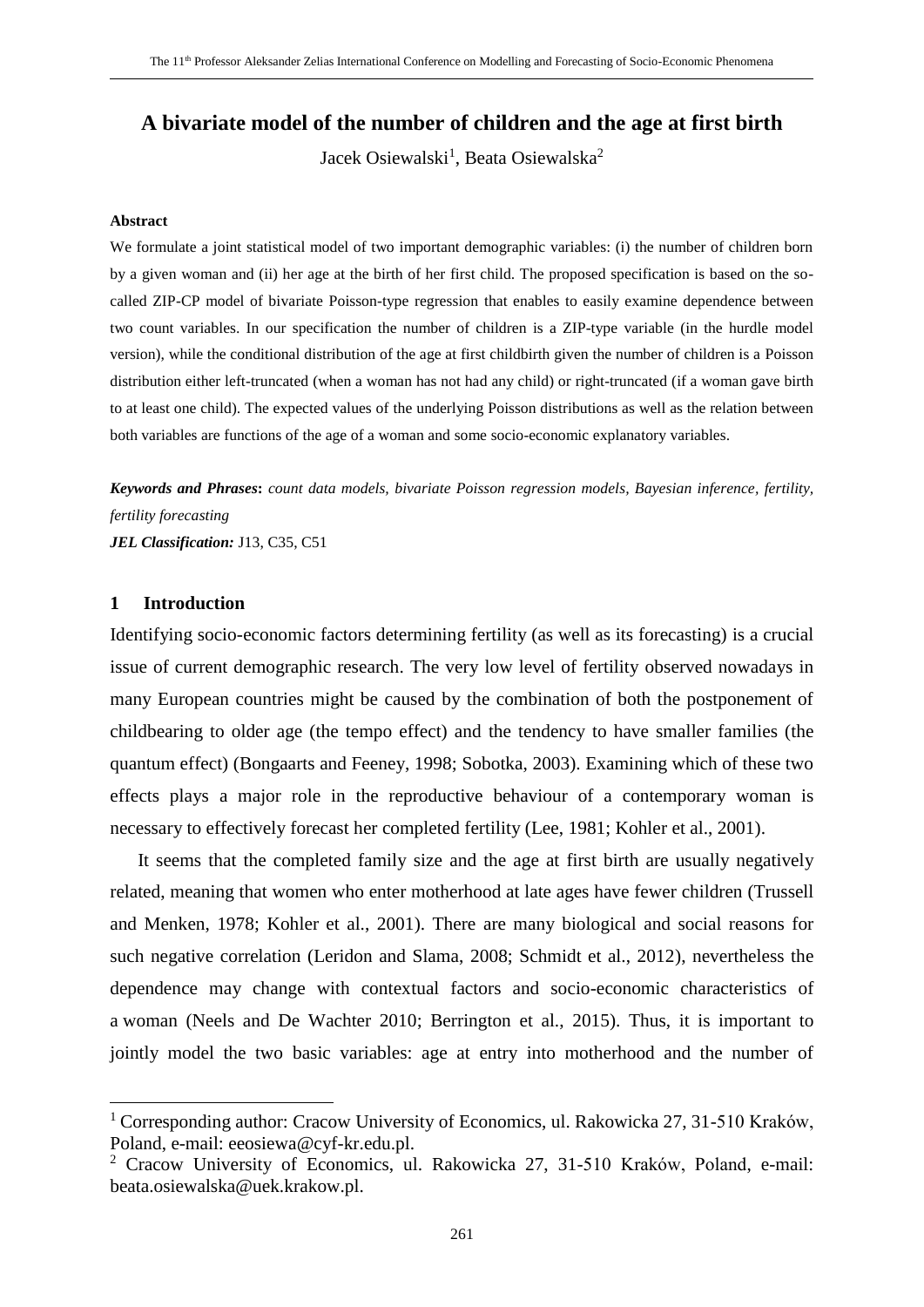children – first, in order to test their dependence and its possible changing character; second, to make statistical inferences more efficient when the tested dependence is present.

In this paper we propose a joint bivariate statistical model of the number of children born by a given woman and her age at the birth of her first child. The first variable can take only non-negative integer values, while the second can be treated either as a continuous variable or as a count variable. Here we assume that age is measured in full years (above some threshold, e.g. 15 years old), so we jointly model two count variables. By adopting such an approach we can take advantage of recent specifications proposed in the statistical literature.

Modelling univariate count data by means of Poisson type regression models is nowadays a routine approach, and several specifications have been proposed for the bivariate case; see e.g. Cameron and Trivedi (1998, 2005). In this paper we modify the so-called ZIP-CP (*zero inflated Poisson – conditional Poisson*) model, analysed by Osiewalski (2012) and Osiewalski and Marzec (2016), which is the generalised version of the P-CP (*Poisson – conditional Poisson*) specification, proposed by Berkhout and Plug (2004). We replace the regular Poisson conditional part by a more appropriate distribution of the age at first childbirth given the number of children. This conditional distribution is a Poisson distribution, either lefttruncated (when a woman has not had any child) or right-truncated (if a woman gave birth to at least one child). We obtain the likelihood function for our non-standard bivariate Poissontype model, formulate important parametric hypotheses and consider forecasting issues. In order to conduct exact small-sample inference, we propose the Bayesian approach equipped with MCMC simulation tools. A preliminary empirical illustration is based on the *Generations and Gender Survey* (GGS) data for Poland.

In the next section we present the probabilistic foundations of our model, i.e. the discrete bivariate distribution used to jointly describe two demographic variables. Section 3 is devoted to our statistical model, the form of the likelihood function and the Bayesian analysis. Section 4 contains a preliminary empirical example.

#### **2 Foundations of the new statistical model**

We consider the joint distribution of two random variables  $(Y_1, Y_2)$  that can take non-negative integer values. In the bivariate P-CP distribution analysed by Berkhout and Plug (2004) the probability distribution of  $(Y_1, Y_2)$  is as follows:

$$
\Pr\{Y_1 = i, Y_2 = j\} = \Pr\{Y_1 = i\} \Pr\{Y_2 = j \mid Y_1 = i\} = g(i) h(j, i),\tag{1}
$$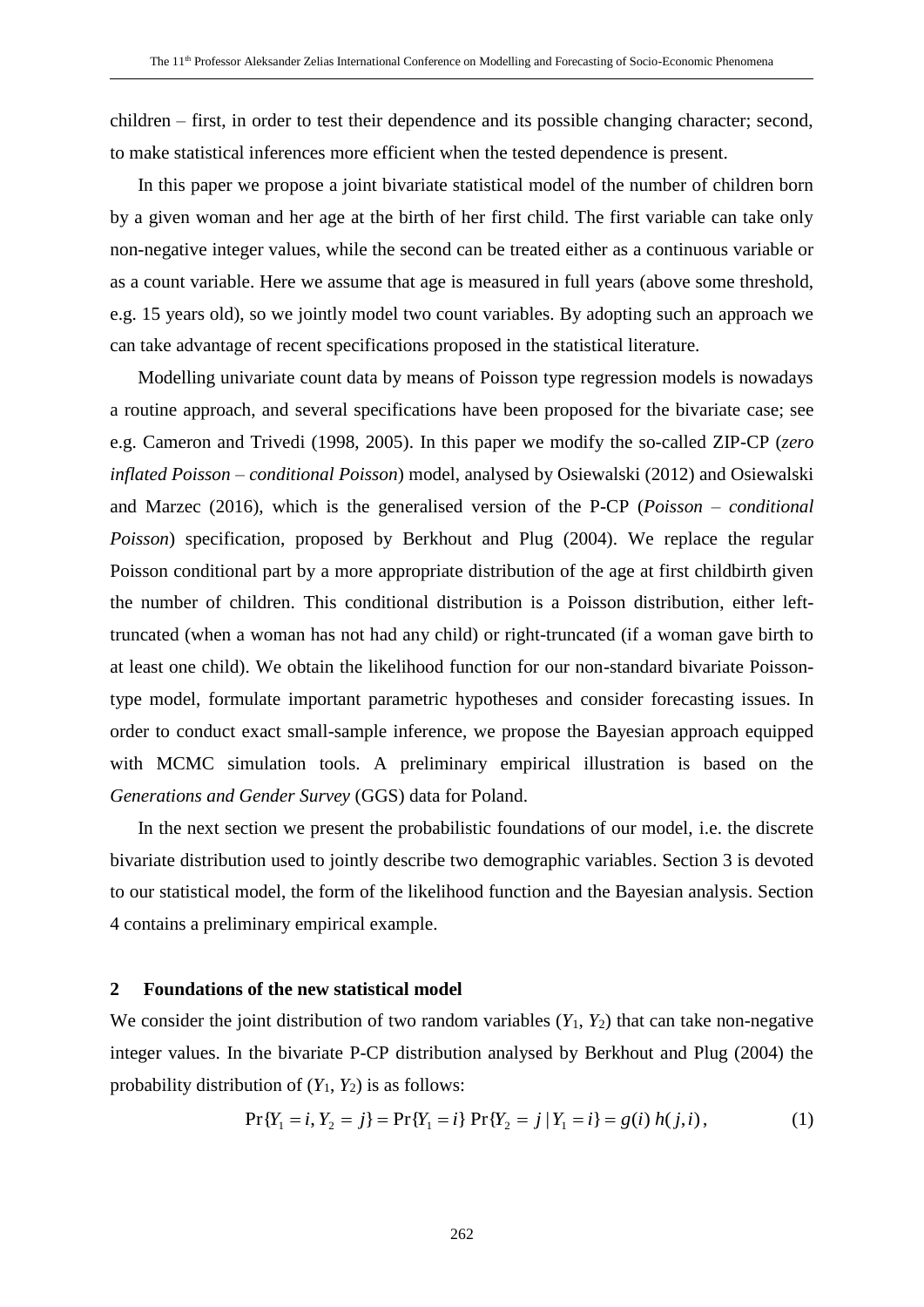where  $i, j \in N \cup \{0\}$ , the marginal distribution of  $Y_1$  is Poisson with mean and variance  $\lambda_1$ , and the conditional distribution of  $Y_2$  given  $Y_1$  is Poisson with mean and variance  $\lambda_2 \exp(\alpha Y_1)$ , i.e.

$$
g(i) = \exp(-\lambda_1) (\lambda_1)^i / i!, \quad h(j, i) = \exp[-\lambda_2 \exp(\alpha i)] (\lambda_2)^j \exp(\alpha i j) / j!.
$$
 (2)

If  $\alpha \neq 0$ , then two count variables are stochastically dependent and the variance of  $Y_2$  is greater than its expectation. The dependence between these variables leads to the inflated variance of *Y*2, which is often observed in empirical count data. The Poisson distribution of *Y*<sup>1</sup> does not have this property. Also, the P-CP model puts restrictions on the dependence of two variables, as the sign of covariance between  $Y_1$  and  $Y_2$  depends only on the sign of  $\alpha$ , and not on  $\lambda_1$  or  $\lambda_2$ , which are described by explanatory variables in statistical applications. An appropriate generalisation was proposed by Osiewalski (2012); it allows for the dependence of the sign of covariance on  $\lambda_1$ . This more general class of distributions (called ZIP-CP) is characterized by the same conditional distribution of  $Y_2$  given  $Y_1$ ,  $Pr{Y_2 = j | Y_1 = i} = h(j,i)$ , and by the ZIP-type distribution of  $Y_1$ , with zero treated separately:

$$
Pr^{*}\{Y_{1} = i\} = g^{*}(i) = \begin{cases} \gamma & \text{for } i = 0, \\ \frac{1 - \gamma}{1 - g(0)} g(i) & \text{for } i \in N, \end{cases}
$$
(3)

where *γ* belongs to the (0, 1) interval, and *g* and *h* are the functions as in (2). If  $\gamma = g(0)$ , then  $Pr^{\ast}{Y_1 = i} = g^{\ast}(i) = g(i) = Pr{Y_1 = i}$ 1  ${}^*(Y_1 = i) = g^*(i) = g(i) = Pr{Y_1 = i}$ ; we have the P-CP case. If  $\gamma > g(0)$ , the distribution of *Y*<sub>1</sub> is of the ZIP type. However, the specification (3) is more general as it also allows  $\gamma \leq g(0)$ ; it is known in the literature as the *hurdle model* (Cameron and Trivedi, 2005, p. 680) and is compared to the original ZIP model by Winkelman (2008). The *hurdle model* form of our ZIP type specification for  $Y_1$  leads to a very simple statistical specification, making estimation – as well as testing of the standard Poisson case – relatively easy. The ZIP-CP distribution enables inflating variances of both count variables (although they are not symmetrically treated) and making their dependence more complex than in the P-CP case.

As yet we have not focused on the interpretation of  $Y_2$  (the age at first birth); this variable cannot have the regular Poisson conditional distribution given *Y*1. Let *a* be the actual age of a woman and let *b* denote the end of the reproductive age. We assume that the conditional distribution of  $Y_2$  given  $Y_1$  is Poisson, but either right-truncated at min $\{a, b\}$  (if  $Y_1>0$ ) or lefttruncated at  $a$  (if  $Y_1=0$ ). In the first case (a woman has already had at least one child) the age at first birth has to be between the beginning of the reproductive age and either woman's current age *a* or the end of the reproductive age *b* (whichever is smaller). In the latter case, when a woman has had no children  $(Y_1=0)$ , the age at first birth has to be between *a* and *b*.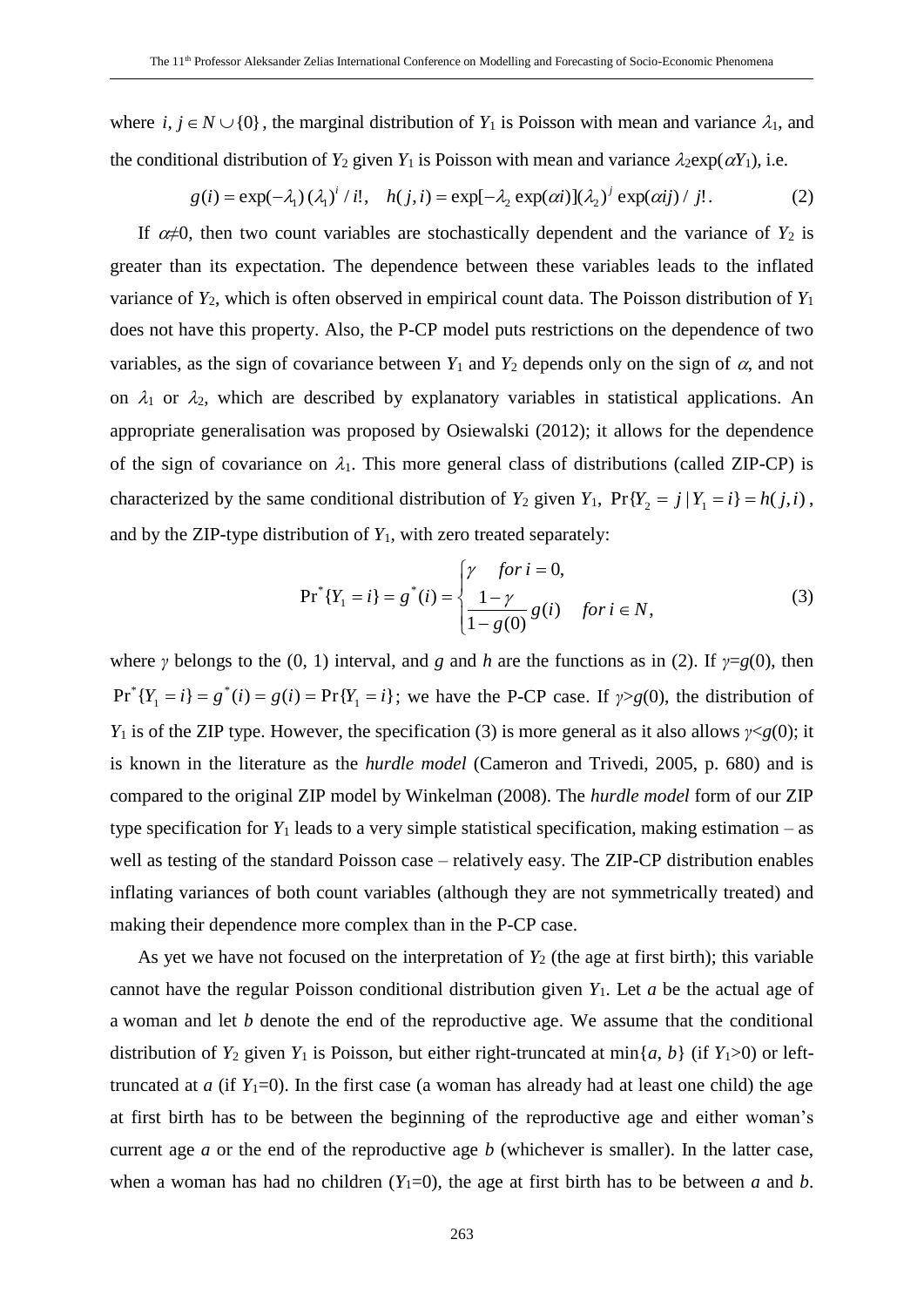Thus  $Pr\{a \leq Y_2 \leq b \mid Y_1 = 0\}$  is the probability that a woman, which is childless at age *a*, will have a child (and obviously equals to zero if  $a > b$ ), while  $Pr{Y_2 > b | Y_1 = 0}$  is the probability that she will remain childless (it equals to one if  $a \ge b$ ). For further consideration, assume that age is counted in full years exceeding some threshold, e.g. in years over 15; that is, *b*=34 (as the reproductive age of a woman is [15, 49]) and at this threshold  $a=0$  and  $Y_2=0$ .

While the interpretation of  $Y_1$  is straightforward (the number of children ever born by a woman), the meaning of  $Y_2$  is more subtle, as only its values up to *b* can represent the age at first birth. In the conditional distribution of  $Y_2$  given  $Y_1=0$ , which is not truncated at *b*, the values above *b* serve to describe childlessness after the reproductive age, by attaching a positive probability to such situation. Summing up the assumptions we have already introduced, we propose the following joint distribution of  $Y_1$  and  $Y_2$ :

$$
\Pr^{*}\{Y_{1} = i, Y_{2} = j\} = \n\begin{cases}\n\gamma & \frac{h(j, 0)}{1 - \sum_{l=0}^{a-1} h(l, 0)} , & i = 0 \land j \geq a, \\
\frac{1 - \gamma}{1 - g(0)} & \frac{g(i) h(j, i)}{\min(a, b)}, & i > 0 \land j \leq \min\{a, b\}, \\
0, & i > 0 \land j > \min\{a, b\}, i = 0 \land j < a.\n\end{cases} \tag{4}
$$

#### **3 The statistical model, its likelihood function and Bayesian analysis**

The statistical model proposed in this paper is designed to cope with cross-section micro-level data for women that may differ in terms of age and other characteristics. Consider *K* bivariate observations  $(Y_{1k}, Y_{2k}; k = 1,2,...,K)$ , where  $Y_{1k}$  is the number of children born by the *k*-th woman and  $Y_{2k}$  denotes her age at first birth (in full years over 15). The pairs ( $Y_{1k}$ ,  $Y_{2k}$ ) are independent and have different distributions with the probability function of the general form (4), so our model amounts to the following parametric class of distributions:

$$
\Pr^{*}\{Y_{1k} = i, Y_{2k} = j; \ \theta\} = \begin{cases} \gamma_{k} & \frac{h_{k}(j, 0)}{a_{k} - 1}, \quad i = 0 \land j \ge a_{k}, \\ 1 - \sum_{l=0}^{n} h_{k}(l, 0) & \text{if } l = 0 \land j \le n \text{ if } l = 0, \\ \frac{1 - \gamma_{k}}{1 - g_{k}(0)} \frac{g_{k}(i) h_{k}(j, i)}{\min\{a_{k}, b\}}, & i > 0 \land j \le \min\{a_{k}, b\}, \\ 0, & i > 0 \land j > \min\{a_{k}, b\}, i = 0 \land j < a_{k}, \end{cases} \tag{5}
$$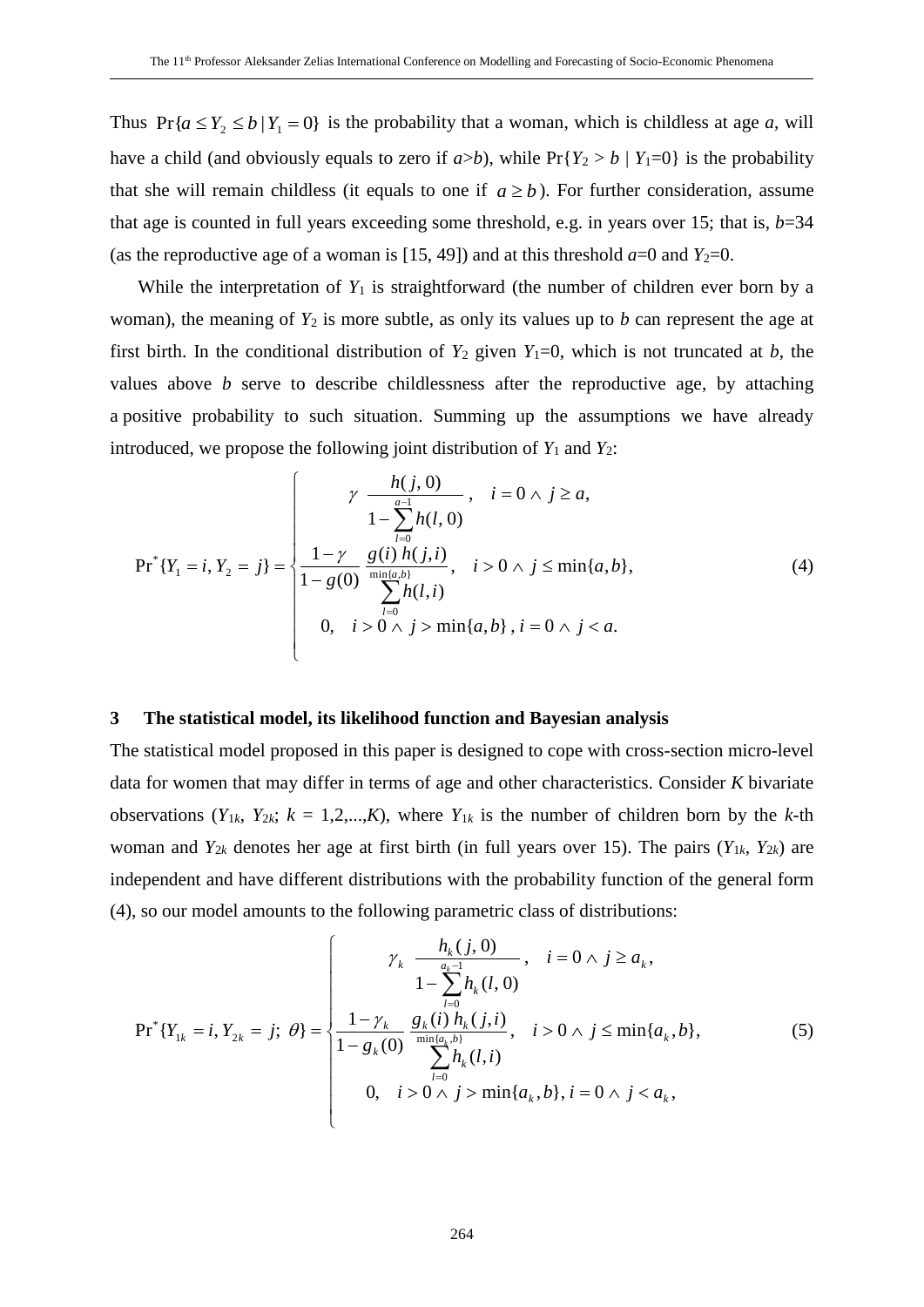where  $a_k$  is the actual age of the *k*-th woman (in full years over 15),

$$
g_k(i) = \exp(-\lambda_{1k})(\lambda_{1k})^i / i!, \quad \lambda_{1k} = \exp(x_k \beta_1), \quad \gamma_k = \exp(-e^{z_k \delta}\lambda_{1k}) = \exp(-\exp(z_k \delta + x_k \beta_1)),
$$
  

$$
h_k(j, i) = \exp[-\lambda_{2k} \exp(\alpha_k i)](\lambda_{2k})^j \exp(\alpha_k ij) / j!, \quad \lambda_{2k} = \exp(w_k \beta_2), \quad \alpha_k = s_k \beta_3.
$$

In the above formulas  $x_k$ ,  $z_k$  and  $w_k$  are row vectors of explanatory variables that determine the marginal probabilities of  $Y_{1k}$  and conditional probabilities of  $Y_{2k}$  given  $Y_{1k}$ , respectively, while  $s_k$  is a row vector of explanatory variables explaining possible differences in dependence between  $Y_{2k}$  and  $Y_{1k}$  for different groups of women. The age variable,  $a_k$ , seems an obvious explanatory variable, appearing in all four vectors  $-x_k$ ,  $z_k$ ,  $w_k$  and  $s_k$ . Obviously, the role of the explanatory variables depends on the column vectors of parameters  $\beta_1$ ,  $\beta_2$ ,  $\beta_3$ and  $\delta$ , grouped in  $\theta$ , the vector of all parameters. In particular, stochastic independence between the number of children  $(Y_{1k})$  and mother's age at first birth  $(Y_{2k})$  is equivalent to  $\beta_3=0$ , while  $\delta\neq 0$  means that Pr<sup>\*</sup>{*Y*<sub>1*k*</sub>=0;  $\theta$ } deviates from the value corresponding to the Poisson distribution with mean (and variance)  $\lambda_{1k}$ .

When specifying the likelihood function that corresponds to (5) we have to remember that the age at first birth  $(Y_{2k})$  is not observed when the woman has not born a child  $(Y_{1k}=0)$ . Thus, the likelihood function is the product of  $K = K_0 + K_1$  factors, where  $K_0$  factors (of the form  $\gamma_k$ ) correspond to the probability of zero in the marginal distribution  $Pr^*{Y_{1k}=i; \theta}$  and  $K_1$  factors correspond to the joint probability (5) for  $i > 0$  and  $j \leq \min\{a_k, b\}$ . Denote the observed values of  $Y_{1k}$  and  $Y_{2k}$  as  $y_{1k}$  and  $y_{2k}$ , respectively; then the likelihood function takes the form

$$
L(\theta; y) = \left[ \prod_{k: y_{1k}=0} y_k \right] \left[ \prod_{k: y_{1k}>0} \frac{1 - \gamma_k}{1 - g_k(0)} \frac{g_k(y_{1k}) h_k(y_{2k}, y_{1k})}{\sum_{l=0}^{\min\{a_k, b\}} h_k(l, y_{1k})} \right],
$$
(6)

where *y* groups all the values  $y_{1k}$  and  $y_{2k}$ . The likelihood function (6) enables us to test many specific parametric hypotheses, but the most important from the theoretical point of view is the one stating that  $\beta_3=0$ . If  $\beta_3=0$ ,  $Y_{1k}$  and  $Y_{2k}$  are independent random variables that lead to two separate models and likelihood functions: one built for  $K = K_0 + K_1$  values  $y_{1k}$  and involving  $\beta_1$  and  $\delta$ , the other built for  $K_1$  values  $y_{2k}$  and involving  $\beta_2$ . Only for  $\beta_3 \neq 0$  our joint bivariate model can lead to inferential gains and makes joint forecasting of both demographic variables more efficient than treating them separately.

Our inference on the parameters and unobserved values of both demographic variables will follow the Bayesian statistical approach, where a probability measure (prior distribution) on the parameter space is defined. We assume prior independence among all parameters in  $\theta$  and the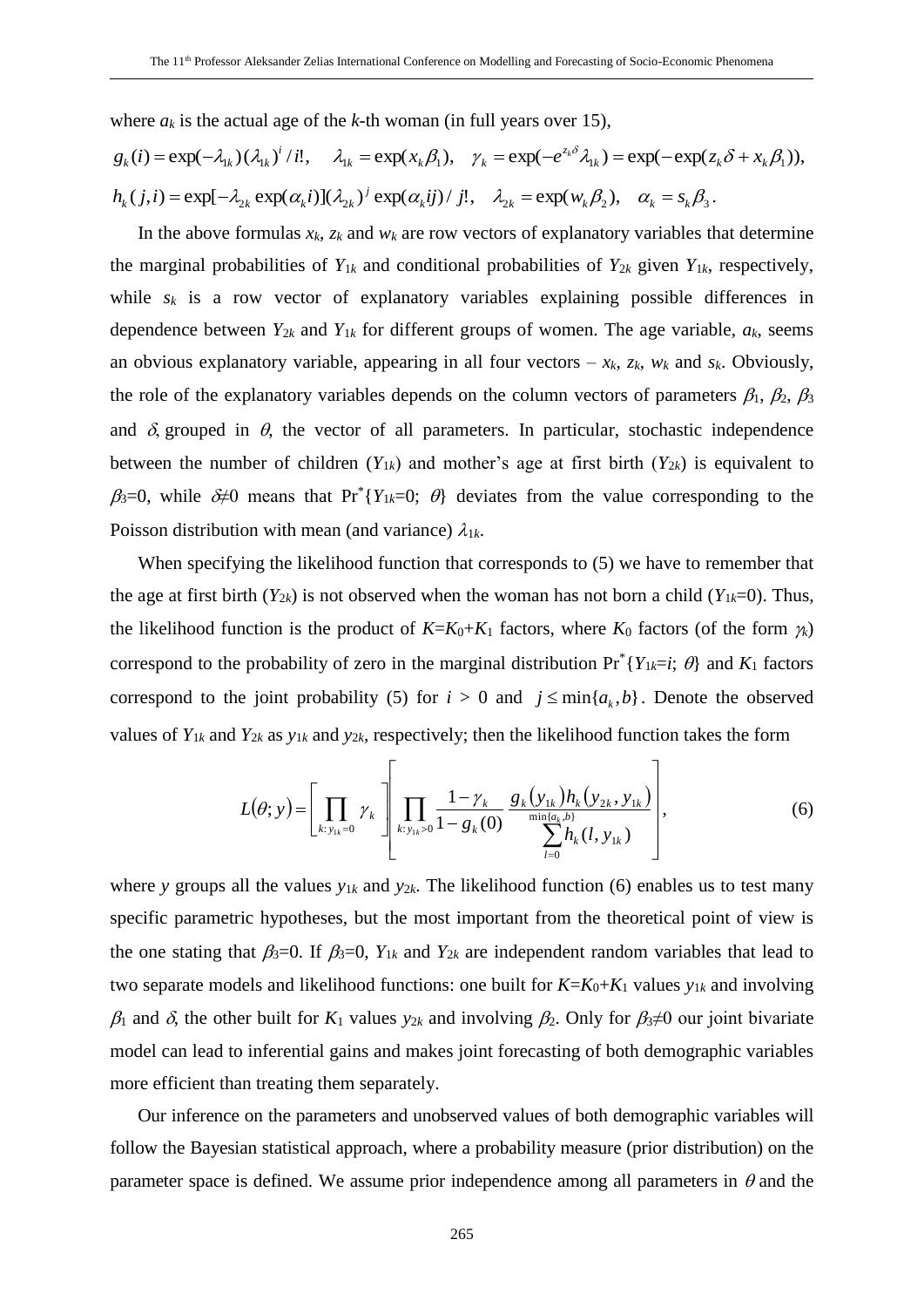standard normal prior *N*(0, 1) for each individual parameter. Zero prior expectations mean that the simplest model (with no ZIP effect, no dependence and no explanatory variables) gets the highest prior chance, but unitary standard deviations ensure significant prior chances for specifications being far from the simplest one. It seems that such simple joint prior distribution brings little initial information and guarantees easy Monte Carlo simulations from the posterior distribution. Obviously, the sensitivity of inferences with respect to the form of the prior distribution is an empirical question, to be answered with the data at hand. Following Bayesian statistical paradigm makes our inference not only exact (small-sample), despite a non-standard form of the likelihood (6), but also coherent and intuitive.

The statistical analysis based on our model (5) can serve different purposes. First, using the posterior density  $p(\theta | y) \propto p(\theta) L(\theta; y)$ , where  $p(\theta)$  denotes the prior density, we can test basic hypotheses and point at the explanatory variables that are most important in determining the number of children and the age at first birth. The simplest way to test hypotheses is the so-called Lindley-type approach, see e.g. Osiewalski and Marzec (2016).

Second, our model can serve different forecasting purposes. For a woman outside the dataset, but with given characteristics represented by the row vectors *xf*, *zf*, *w<sup>f</sup>* and *sf*, the predictive probability that  $Y_{1f} = i$  and  $Y_{2f} = j$  is obtained by averaging (5), interpreted as the conditional probability given  $\theta$ , with  $p(\theta | y)$  as the weight function:

$$
Pr^{\ast}\{Y_{1f} = i, Y_{2f} = j \mid y\} = \int_{\Theta} Pr^{\ast}\{Y_{1f} = i, Y_{2f} = j \mid \theta\} p(\theta \mid y) d\theta. \tag{7}
$$

In order to examine the explanatory power of our model and to infer on fertility of women with certain characteristics, we compute the predictive probabilities: marginal for  $Y_{1f} = i$  and conditional for  $Y_{2f} = j$  given  $Y_{1f} > 0$ :

$$
Pr^{\ast}\{Y_{1f} = i \mid y\} = \int_{\Theta} Pr^{\ast}\{Y_{1f} = i \mid \theta\} p(\theta \mid y) d\theta,
$$
\n(8)

$$
Pr^{*}\{Y_{2f} = j \mid y, Y_{1f} > 0\} = \sum_{i>0} Pr^{*}\{Y_{1f} = i, Y_{2f} = j \mid y\} / \sum_{i>0} Pr^{*}\{Y_{1f} = i \mid y\};
$$
(9)

they can be compared to observed frequencies.

Third, interesting forecasts can be made for women from the dataset. In this case we can consider one of the complimentary predictive probabilities: that a woman, which is childless at age *a*, will have a child or that she will remain childless. However, this is left for future research.

In order to simulate samples from the joint posterior distribution of  $\theta$ , the vector of model parameters, and to approximate the integrals above, we will use the Metropolis-Hastings sequential chain, one of the Markov Chain Monte Carlo (MCMC) simulation techniques.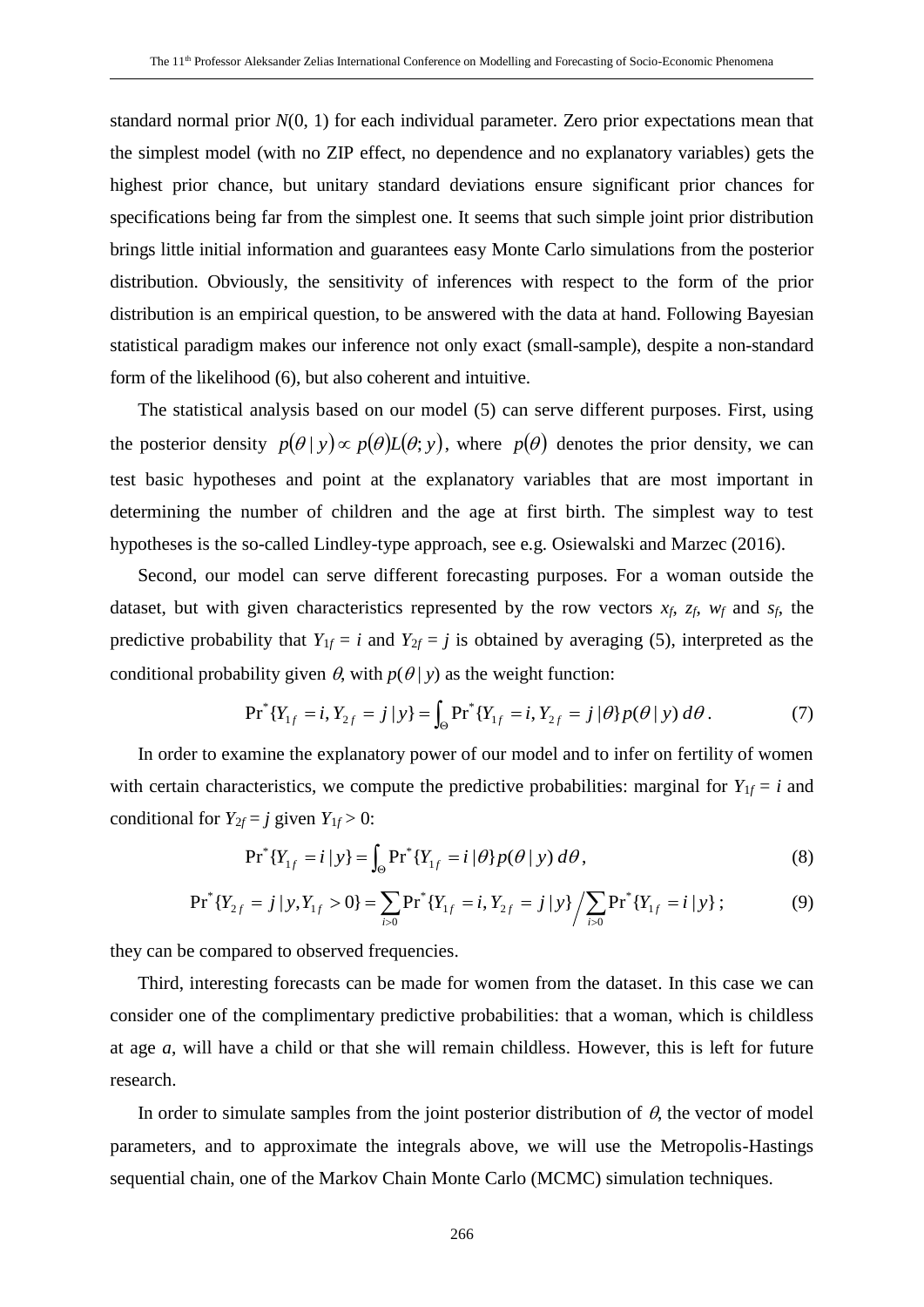#### **4 A preliminary empirical example**

Our empirical example is based on the first wave GGS data for Poland. The survey was conducted in 2011 and includes respondents between 18 and 79 years old. The only purpose of our preliminary analysis is to check whether the proposed model can describe small data sufficiently well. Thus we have selected only women at the age of 33, who have completed tertiary education, are married and live in urban areas. Our final sample consists of only 52 women, of which 7 are childless (13,5%). The half of the women have one child (48,1%), one-third have two children (34,6%) and the rest (3,8%) have already three children. The most common age at first birth is 28 (22,2%). Almost half of the women gave birth after that age (46,7%), and one-third have the first child before the age of 28 (31,1%). At this stage we do not include any explanatory variables (only intercepts), thus the final model includes four scalar parameters  $\beta_1$ ,  $\beta_2$ ,  $\beta_3$  and  $\delta$ .

The basic characteristics of marginal posterior distributions (means, standard deviations, 0.05 and 0.95 quantiles) are presented in Table 1. All the distributions, besides the marginal posterior distribution of  $\beta_1$ , are separated from zero. In particular, it is *a posteriori* almost certain that  $\beta_3$  is negative. This confirms the negative dependence between the number of children and the age at first birth; it also proves the necessity to jointly model these two variables. In addition, the parameter  $\delta$  is positive (with very high posterior probability), thus the ZIP effect is present and childlessness seems more frequent than the standard Poisson distribution may capture.

| $\theta_i$ | $E(\theta_i y)$ | $D(\theta_i y)$ | $q_{0.05}(\theta_i y)$ | $q_{0.95}(\theta_i y)$ |
|------------|-----------------|-----------------|------------------------|------------------------|
| $\beta_1$  | $-0.144$        | 0.212           | $-0.499$               | 0.198                  |
| $\beta_2$  | 3.054           | 0.166           | 2.786                  | 3.327                  |
| $\beta_3$  | $-0.256$        | 0.099           | $-0.419$               | $-0.095$               |
| δ          | 0.814           | 0.285           | 0.355                  | 1.290                  |

**Table 1.** Characteristics of marginal posterior distributions.

The marginal predictive distribution of the number of children, given by (8), is compared to the frequencies observed in the data and presented in Figure 1 (left-hand side). The model efficiently represents the data and properly predicts the number of children of a given woman with chosen characteristics. Although at this stage it underestimates the probability of having two children, we believe that the accuracy will be improved through enlarging the sample size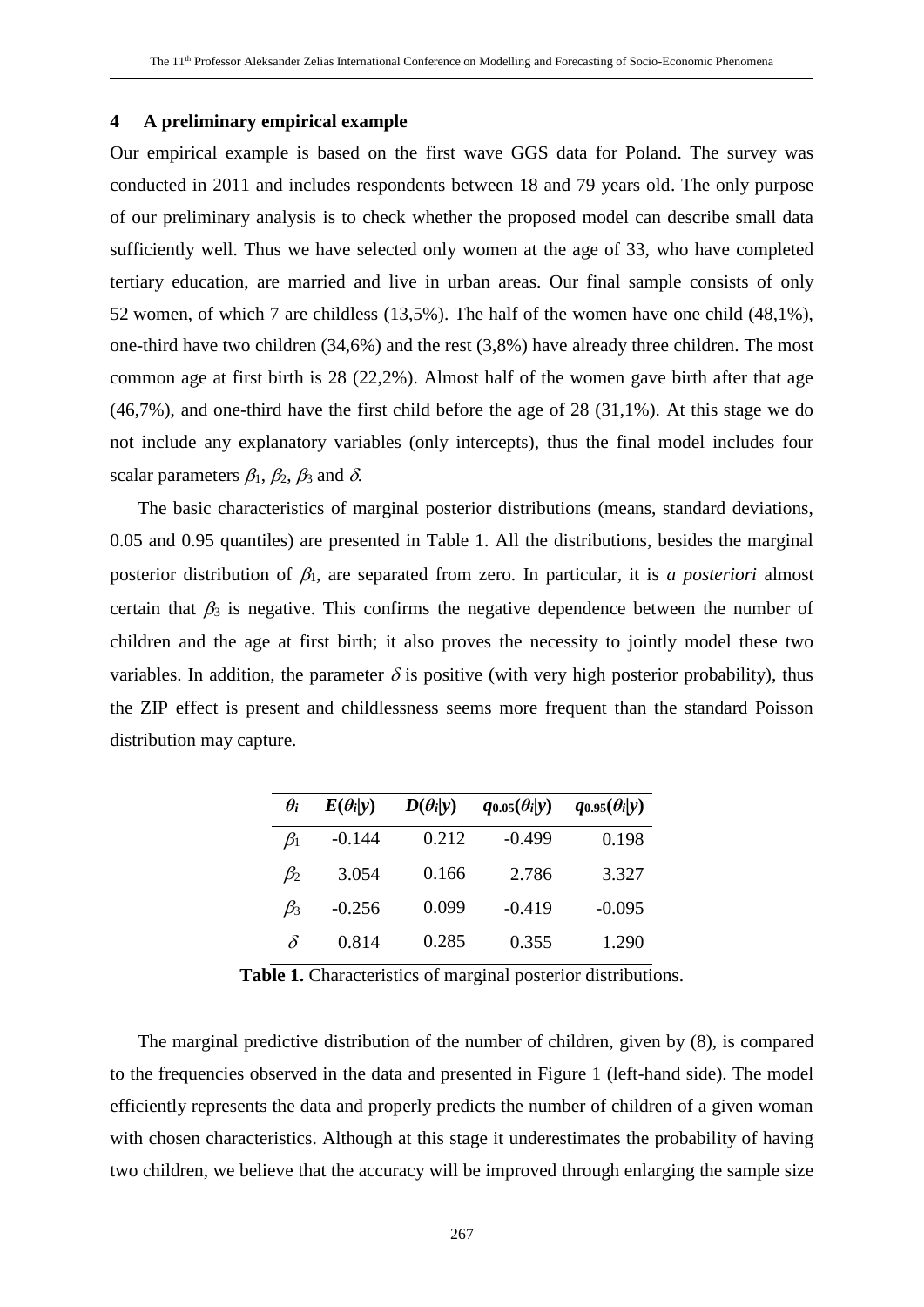(by considering women of different age and other characteristics) and, therefore, including explanatory variables. The conditional predictive distribution (9) of the age at first birth and the frequencies observed in the data (for 45 women with at least one child) are shown in Figure 1 (right-hand side). As for the very limited sample, the model performs exceptionally well and accurately represents the data.



**Fig. 1.** The marginal predictive distribution of the number of children and the conditional predictive distribution of the age at first birth versus frequencies observed in the data.

To conclude, using our modified ZIP-CP model to jointly analyse the number of children and the age at first birth seems to be well justified by both the dependence between the two variables and the overrepresentation of zero (childlessness). The model also provides with reasonable predictions and thus serves a promising tool to infer about the fertility of a woman (on the basis of much larger and more informative samples).

#### **Acknowledgement**

The authors acknowledge support from research funds granted to the Faculty of Management at Cracow University of Economics, within the framework of the subsidy for the maintenance of research potential.

### **References**

- Berkhout, P., & Plug, E. (2004). A bivariate Poisson count data model using conditional probabilities. *Statistica Neerlandica*, 58, 349–364.
- Berrington, A., Stone, J., & Beaujouan, E. (2015). Educational differences in timing and quantum of childbearing in Britain: a study of cohorts born 1940-1969. *Demographic Research*, 33(26), 733.